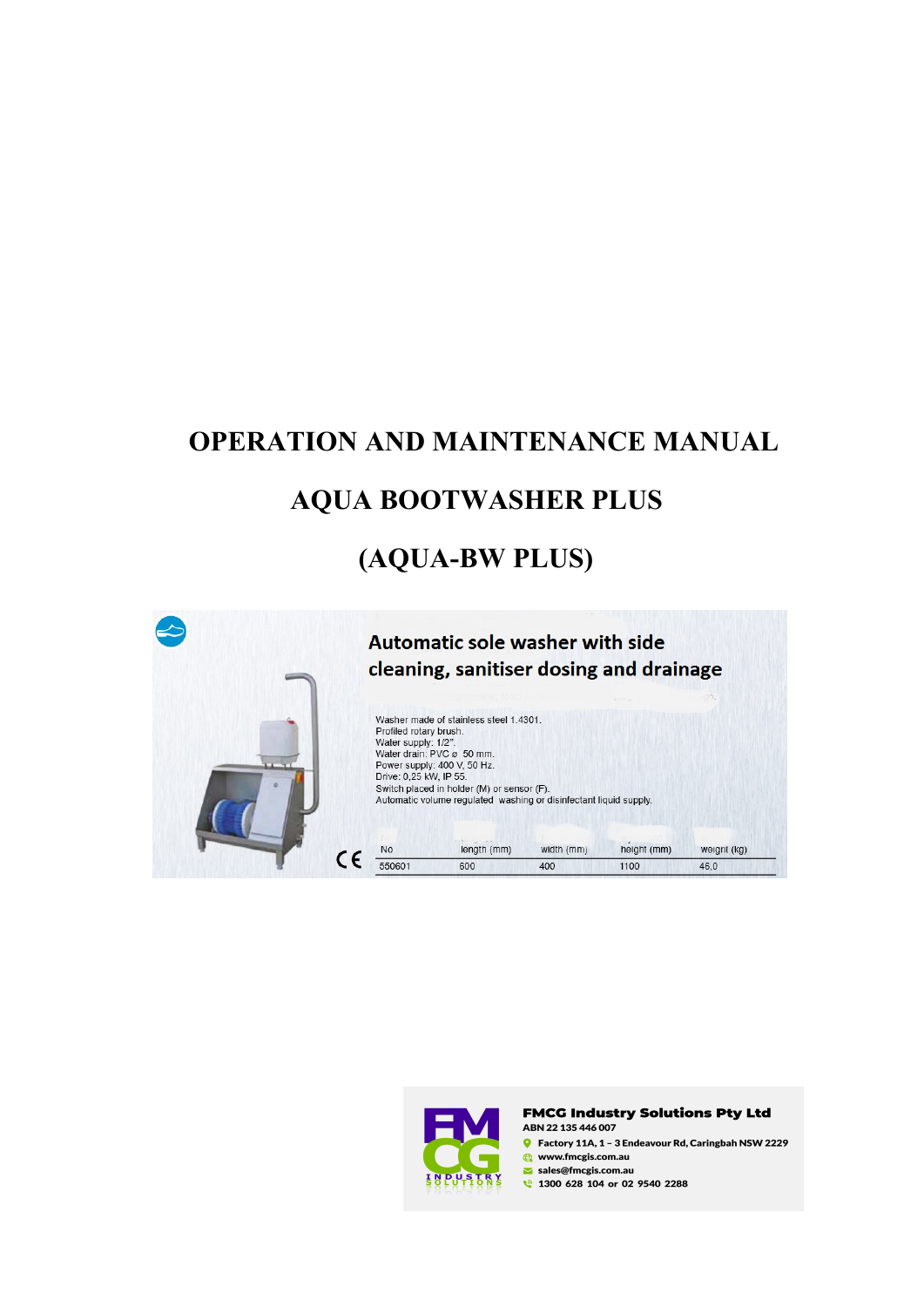# **TABLE OF CONTENTS**

### **1. Important notes**

- 1.1. Explanation of pictograms
- 1.2. General remarks
- 1.3. Packaging, transportation, storage

# **2. Sole and leg washing unit for low-heeled shoes**

- 2.1. Intended use
- 2.2. Technical details
- 2.3. Design
- 2.4. Installation
- 2.5. Device personalization
- 2.6. Operation
- 2.7. Cleaning and maintenance
	- 2.7.1. Cleaning
	- 2.7.2. Maintenance

### **3. OHS rules**

- **4. Utilization**
- **5. Final remarks**
- **6. Guarantee**
- **7. Manufacturer**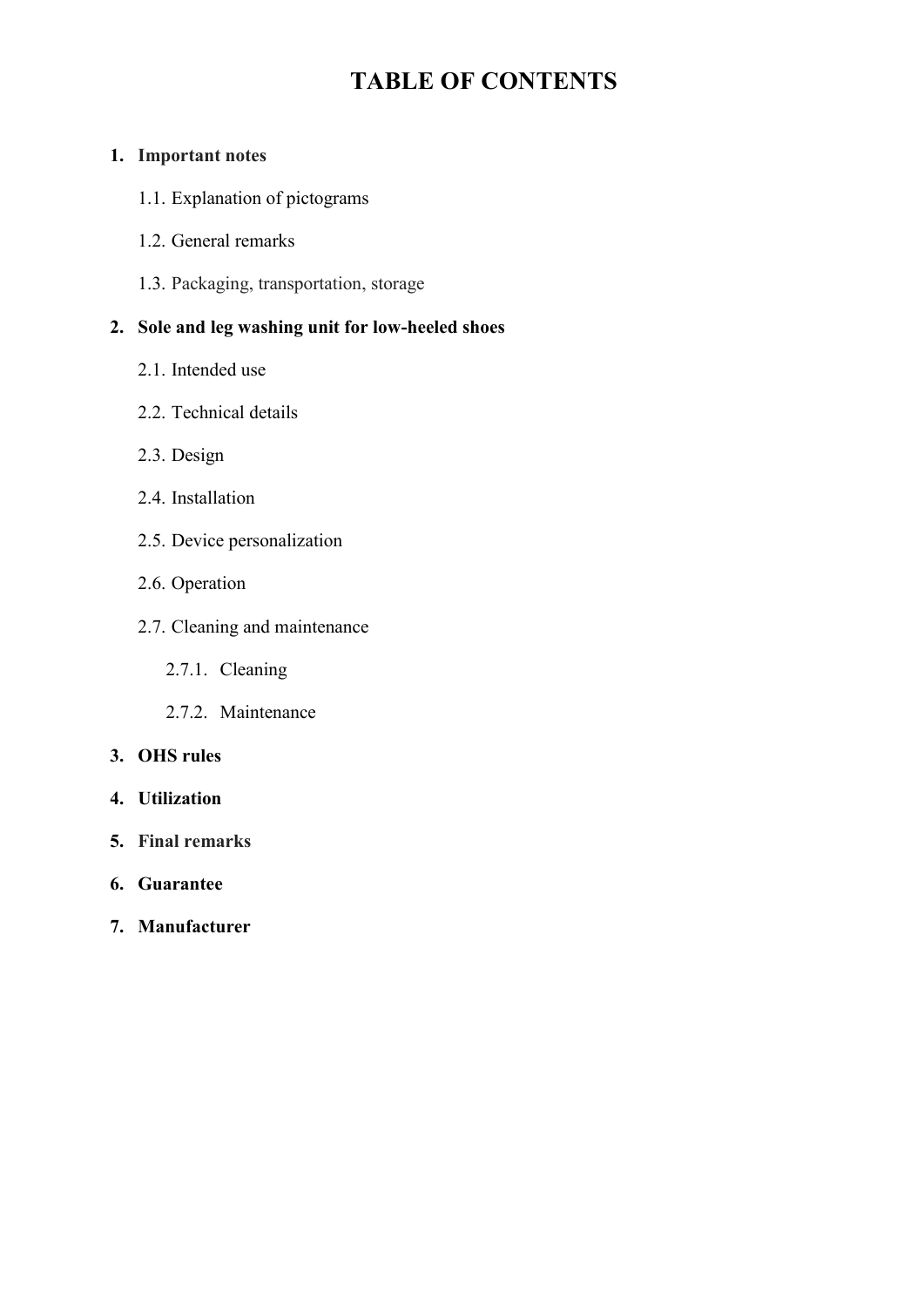## **1. Important notes**

### **1. Important notes**

### **1.1.Explanation of pictograms**

**It is essential to follow the safety instructions and warnings contained in this manual!**



**Danger!**  Threat to human life and health



**Warning!** Possible damage to the machine



**Tip!**  Draws attention to the use, eg. during startup and other useful information.



**Low shoes washing** 



 **Place on a canister of liquid cleaning agent / disinfectant**



 **Warning!** Warning of electric shock



 **Warning!** Rotating components

### **1.2.General remarks**

Before beginning operations related to transport, installation, commissioning, cleaning, maintenance and repair of the device, read this instruction manual. All persons involved in the execution of these tasks, must observe this manual. To protect the people and things you should follow all safety rules contained in this document.

Compliance with the information and recommendations contained in this document, safety rules and instructions for startup and any other instruction is necessary in order to avoid hazards and damage.

It is required that all work related to transportation, assembly, installation (connection to the electricity grid, connection to water and sewage networks), commissioning, cleaning,

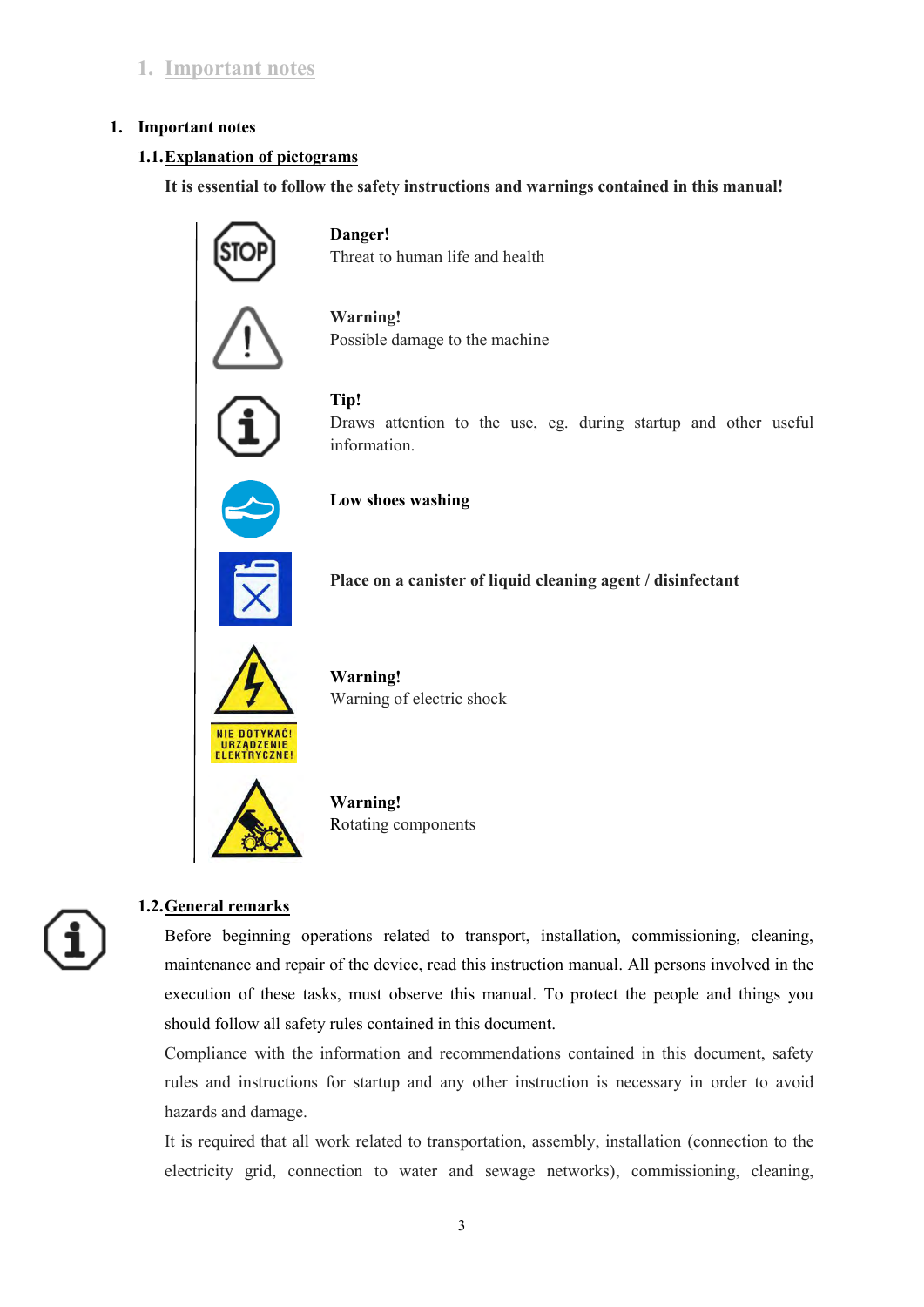## **1. Important notes**

maintenance and repairs performed by qualified personnel with the appropriate permissions. Qualified personnel are persons who, because of their education, experience and training as well as knowledge of relevant standards, accident prevention regulations and operating conditions are authorized to perform the tasks required for mobilization of equipment hygiene. In carrying out the above mentioned operations should be observed first of all technical data and information about permissible use, assembly, connected, ambient conditions and operation described in the product documentation.

In order to avoid malfunctions, the recommended maintenance and inspections should be performed by trained personnel.

### **1.3. Packaging, transportation, storage**

### **PACKAGING**

The manufacturer sends the device protected by two layers of foil:

- outer layer foil stretch,
- inner layer foil technology (not applicable to devices with surface polished ceramic).

Before installation steps should be removed from the machine stretch foil and check if the device has not been damaged during transport.



### **WARNING!**

It is prohibited to install and run devices damaged. If in doubt, contact the service.

If not detected any damage to the device, you can remove the foil technology.

### **TRANSPORTATION**

During transport device should be prevented from slipping, falling over, strong shocks and other mechanical damage.

Internal transport should be means of transport adapted to the dimensions and weight of the device. When transporting large devices with large weight manufacturer suggests the use of a pallet truck or forklift.

### **STORAGE**

Before installing and operating the device should be stored in a closed, dry place, protected from mechanical damage.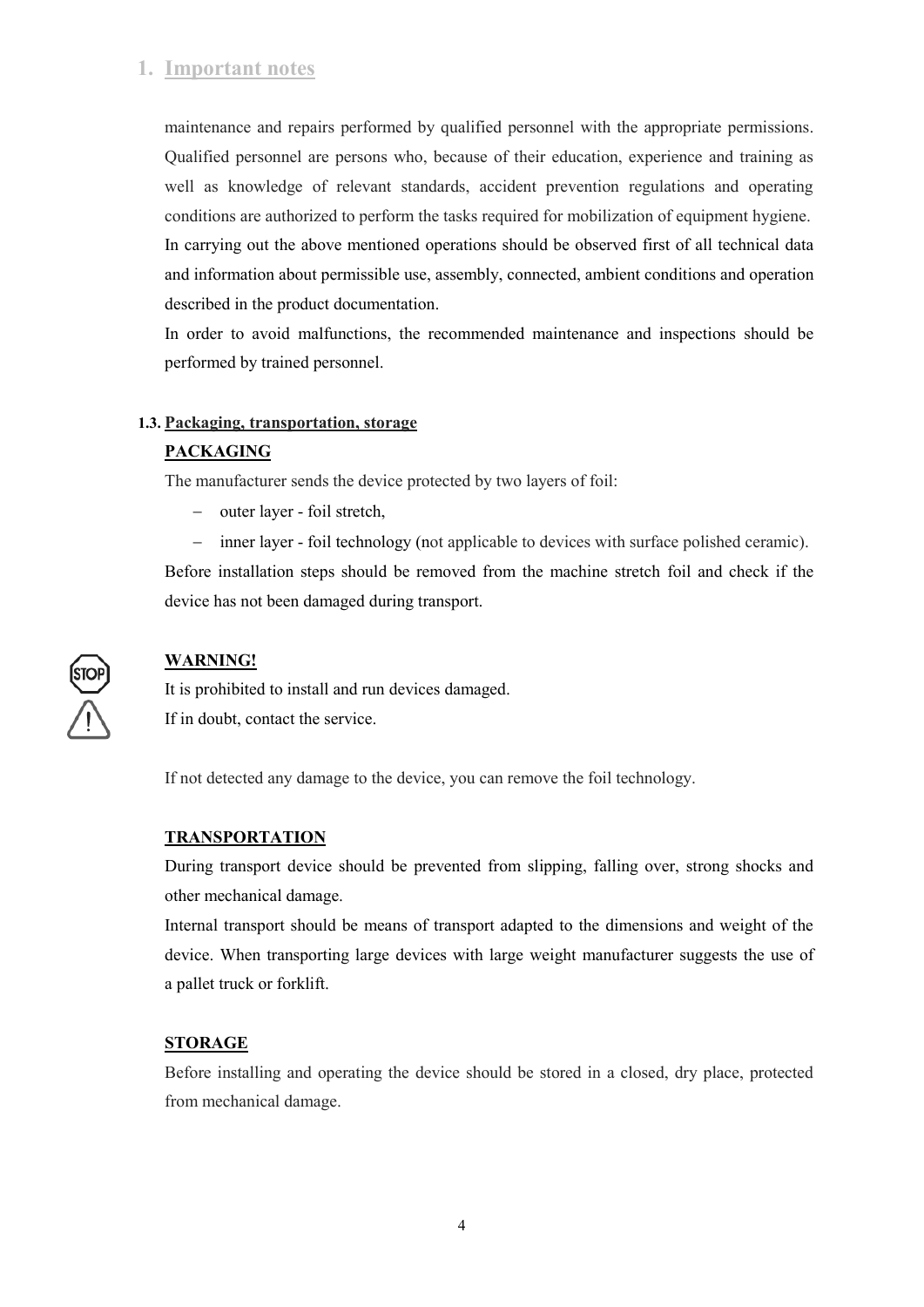### **2. Sole and leg washing unit for low-heeled shoes**



### **2.1.Intended use**

Washer used for mechanical cleaning and disinfection of working low-heeled shoes.

In accordance with the *Regulation of the European Parliament and EC Council no. 852/2004 of 29.04.2004 in hygiene of foodstuffs* food market entrepreneur shall ensure proper hygienic conditions in order to prevent contamination of foodstuffs.

### **2.2.Technical details**

|                              | No.                                 | Length, mm | Width, mm        | Height, mm              |                                              |  |
|------------------------------|-------------------------------------|------------|------------------|-------------------------|----------------------------------------------|--|
|                              | 550601                              | 850        | 400              | 1100                    |                                              |  |
|                              |                                     |            |                  |                         |                                              |  |
| Drive unit:                  |                                     |            | $0.25 / 0.37$ kW |                         |                                              |  |
|                              |                                     |            |                  |                         | * detailed data according to nameplate       |  |
| Power supply:                |                                     |            |                  | 400 V, $50 \div 60$ Hz  |                                              |  |
| Water supply:                |                                     |            |                  | $G\frac{1}{2}$          |                                              |  |
|                              | Water discharge:                    |            |                  | $PVC \oslash 50$ mm     |                                              |  |
|                              | Number of rotary brushes:           |            |                  | 1 profiled rotary brush |                                              |  |
| Actuation:                   |                                     |            |                  |                         | photocell (F) or switch placed in holder (M) |  |
| Type of liquid               |                                     |            | - cleaner        |                         |                                              |  |
|                              |                                     |            |                  | - disinfectant cleaner  |                                              |  |
|                              |                                     |            | - disinfectant   |                         |                                              |  |
| Installation water pressure: |                                     |            | $5 \div 6$ bar   |                         |                                              |  |
|                              | Temp. of water connected to washer: |            |                  | max. $40^{\circ}$ C     |                                              |  |
| Security level:              |                                     |            |                  | IP 55                   |                                              |  |
| Weight:                      |                                     |            |                  | $\sim$ 30 kg            |                                              |  |

### **2.3. Design**

Washer body are made of stainless steel 1.4301, rotary brushes of plastic, while shaft support bearings of self-lubricating polyethylene.

The main element of the washer is the body with built-in remaining elements of the device. A handle in the form of a properly shaped pipe with a photocell  $(F)$  / switch  $(M)$  at the end is adapted to the side wall of the body (the photocell can also be placed in one of the walls of the washcloth). The body is supported on adjustable footers. The working element of the washer comprises one profiled rotary brush. Brush is driven by a gear motor.

Mixed water is supplied to the washer working area (sprayed onto the brush) by means of spray tubes. Water flow during washer operation is controlled by a solenoid valve. Water used during the washing process is discharged into the sewage system through a bottom outlet. The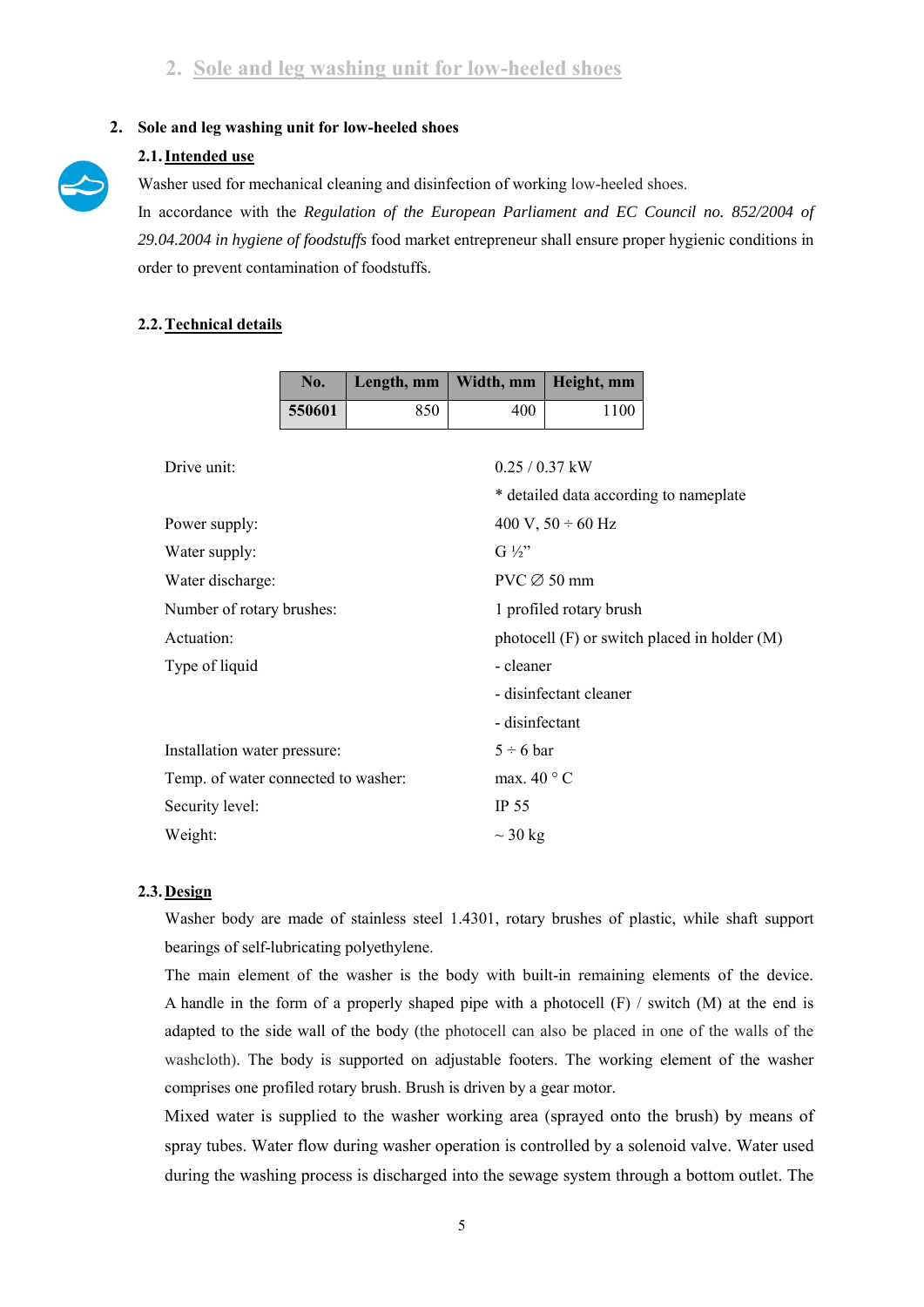# **2. Sole and leg washing unit for low-heeled shoes**

cleaner / disinfectant cleaner / disinfectant is supplied from the container by means of an injector built into the plumbing system. The washer electrical system is built-in inside the body, while the controller box is placed in a safe housing. The device is delivered with a power supply cable  $L = 4$  metre with a 16 A / 400 V plug with five pins.



### **2.4.Installation**

The washer should be installed as per site's separate technological design. The washer installation involves:

- **It is necessary to clean the water system before connecting the device to it.**
- levelling the washer by means of adjustable feet,
- connection to the electrical system, from a 400 V socket **FIVE-WIRE SUPPLY LINE, SOCKET SECURED WITH RESIDUAL-CURRENT DEVICE**
	- connection to the electrical system should ensure appropriate direction of brush rotary motion
- connection to the plumbing system via a hose ending with a shut-off valve with strainer filter, connection diameter G ½",
- connection to the sewage system, ensuring water tightness of connections ( $\varnothing$  50 mm).

### **2.5.Device personalization**

1) Setting cleaner / disinfectant cleaner / disinfectant feeding amount The amount of liquid fed to the brushes is controlled via the injector knobs (see photo 2.). In order to control amount of the fed liquid, unscrew the metal plate on the side wall of the body and slide-mounted system in which is arranged an injector (see photo 1). Detailed manual injector was connected to the OMM (Appendix 2).

**Photo 1.** 

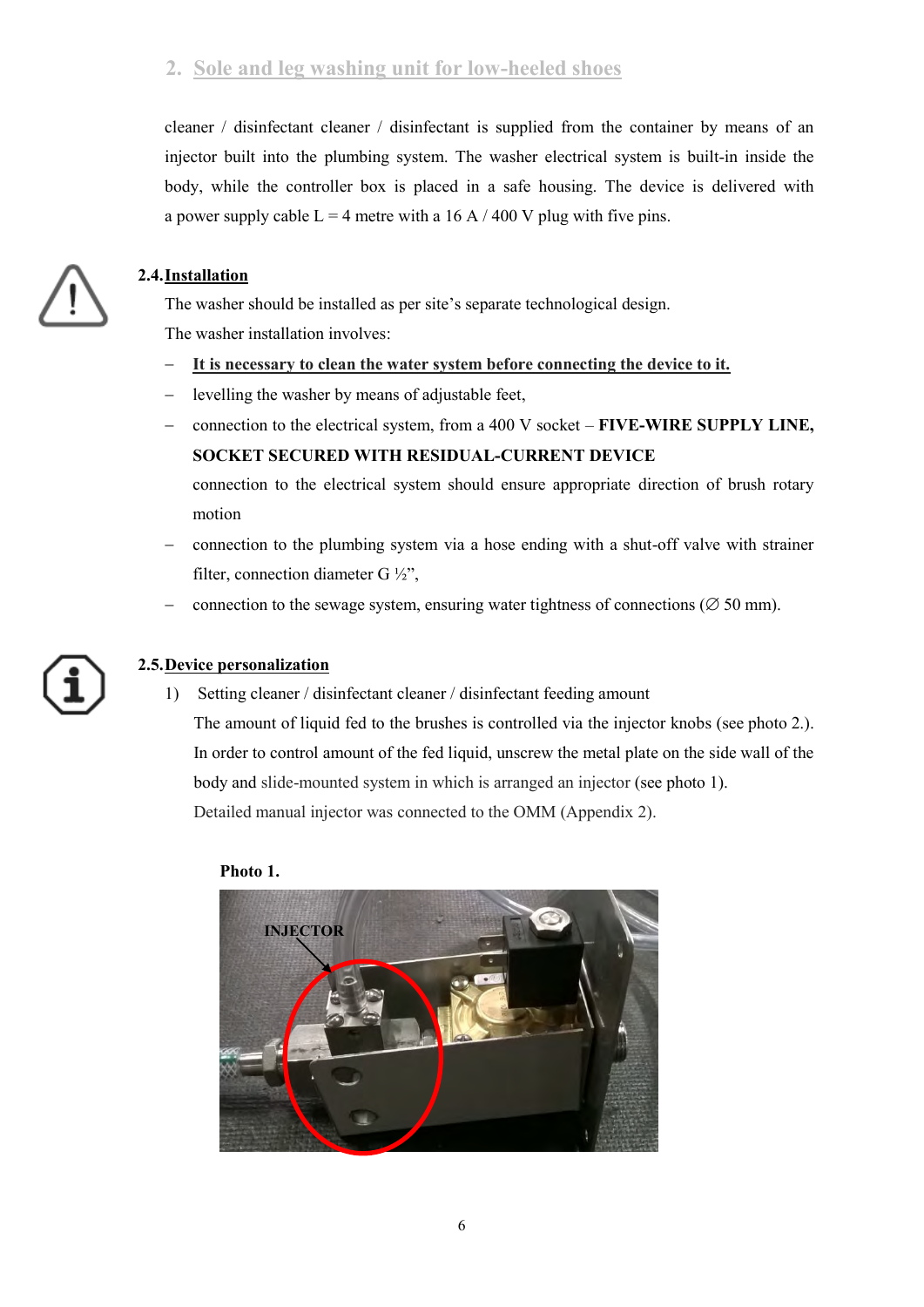

### **Photo 2.**

### **2.6. Operation**

In order to wash footwear, the worker should put the foot with the shoe in the washer (put it on the brush). Then, pressing the switch or closer to the thumb photocell or put the shoe in the bathtub (photoelectric bath tub). Brush is started by the control system. Brush is started simultaneously with opening of the solenoid valve. It enables supply of water to the spray tube. Water flow activates the injector which sucks in the cleaner / disinfectant - cleaner / disinfectant from the container. The necessary condition for the intake of liquid to occur is water intake. The amount of the obtained liquid is directly proportionate to the amount of collected water but it also depends on the installation water pressure value and personal settings of the device. The water sprayed on the brush supports the cleaning process and facilitates drainage of removed contamination.

Brush will rotate as long as you hold (press) button (switch) or the thumb will be in range of the photocell or how long will the shoe be in the tub.



### **2.7.Cleaning and maintenance**

### **2.7.1.Cleaning**

Due to hygienic reasons, daily cleaning of the washer is necessary. The washer structure enables simple and not requiring the use of additional tools removal of brushes and their preparation for cleaning.

Procedure for cleaning the device:

- 1) Close the water supply and switch off the main power supply.
- 2) Remove the brushes by lifting them up.
- 3) Larger contamination needs to be manually removed from the washer bath.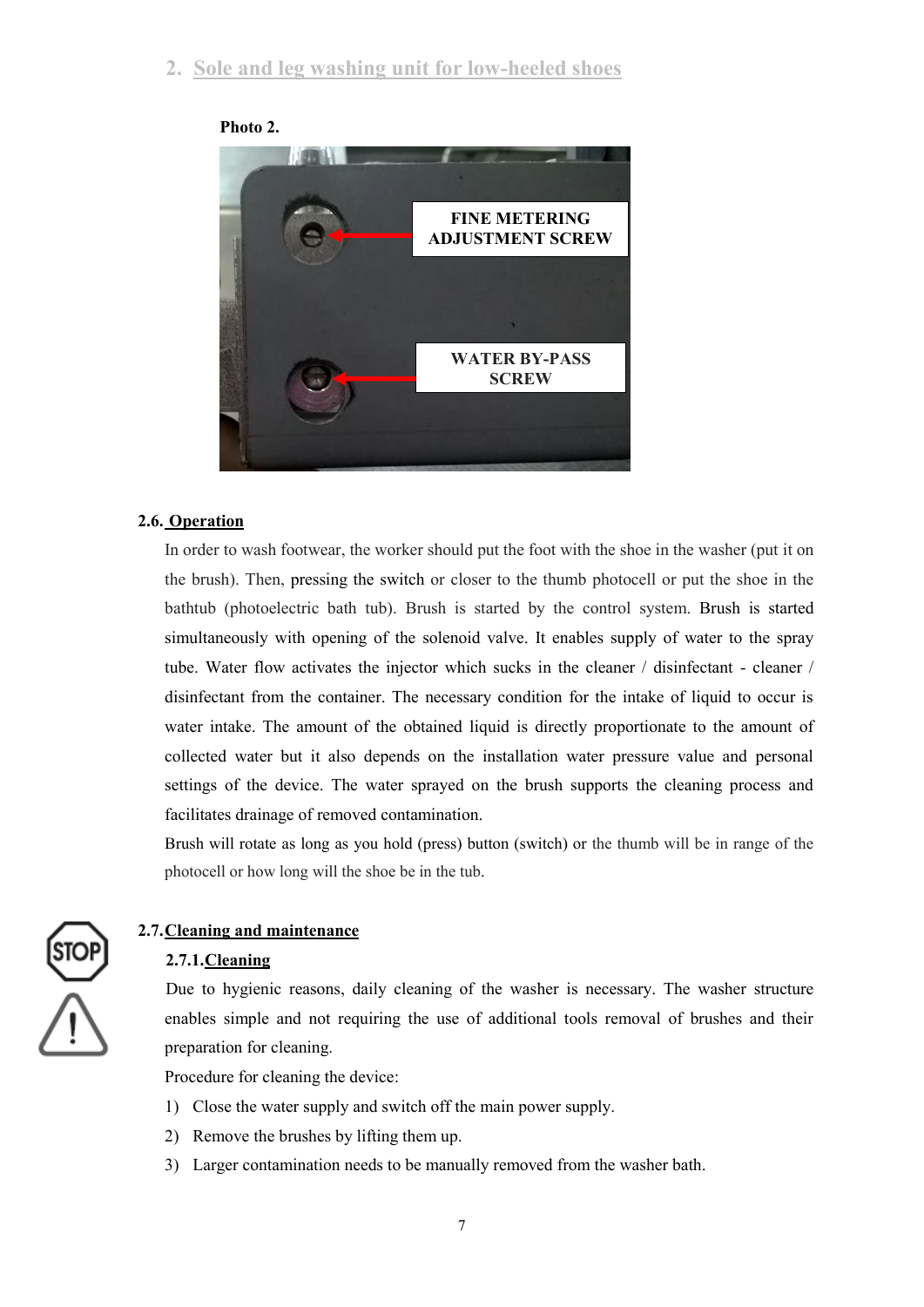# **2. Sole and leg washing unit for low-heeled shoes**

4) Wash all brushes with high pressure washing equipment using a suitable cleaner and rinse them thoroughly afterwards.

### **NOTE! Follow the instructions of the cleaning agent manufacturer.**

5) Spray the entire device with a suitable cleaning agent.

### **NOTE! Follow the instructions of the cleaning agent manufacturer.**

- 6) After a specified time rinse agent used for cleaning the surface of the device.
- 7) Wipe the photocell with a soft cloth without the use of cleaning agents.
- 8) Place the washed brushes back in the washer bath.
- 9) Switch on the main power supply and water connection.
- 10) Check whether the device is functioning properly.

# **The device may be cleaned with a pressure device at the following pressure settings ≤ 14 bar. DO NOT:**

use chloric detergents for washing the device.

# **Detailed rules of stainless steel maintenance and cleaning have been attached to this OMM (Appendix 1).**

# **2.7.2.Maintenance**

Each time after cleaning the device, check all metal parts in terms of their functioning, material wear and tear as well as device tightness.

In order to effectively clean footwear soles and uppers, brushes should have bristle of appropriate length.

Depending on the brush wear, it is possible to replace its the entire brush. **In order to replace used up brushes, contact the service.** 

Repairs and maintenance inspections may be performed only by one trained and authorized person. Periodical inspections should be performed every 1000 hours after disconnecting the washer from the mains. Inspection should include:

- checking the oil level in the gear motor transmission (according to the instruction of the gear motor),
- checking solenoid valve operation (if necessary, disassemble the valve head and remove the accumulated deposit),
- check the water tightness of connections (if necessary, replace the gaskets).

In case of hard or iron-containing water, perform the valve inspection every 500 h.

**Periodically (as per relevant regulations), inspect the condition and resistance of wiring insulation, as well as the effectiveness of neutral grounding.** 

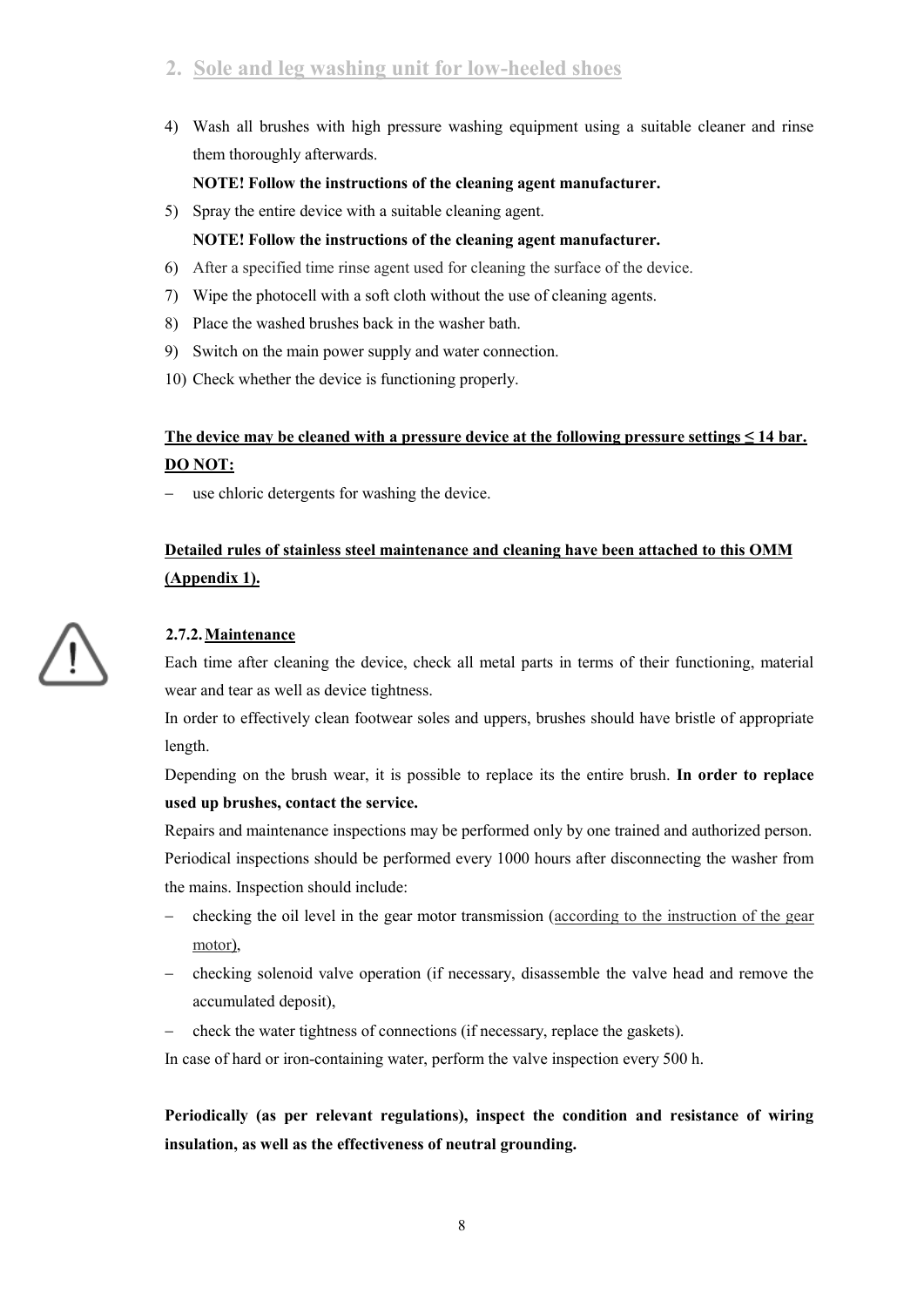### **3. OHS rules**

General Industrial Safety regulations apply.

### **4. Utilization**

The device must be disposed according to its properties and applicable regulations.

### **5. Final remarks**

The manufacturer reserves the right to any construction changes.

### **6. Guarantee**

Statutory guarantee period for this type of devices applies. Failing to comply with the rules herein may result in losing the guarantee rights.

## **7. Manufacturer**

AWE POLAND, Sp. z o.o. ul. Inwalidów 3 85-749 Bydgoszcz tel. 052/345-24-44



# **WARNING!**

**The manufacturer is not liable in the event of improper use of the machine and non-use of the manual.**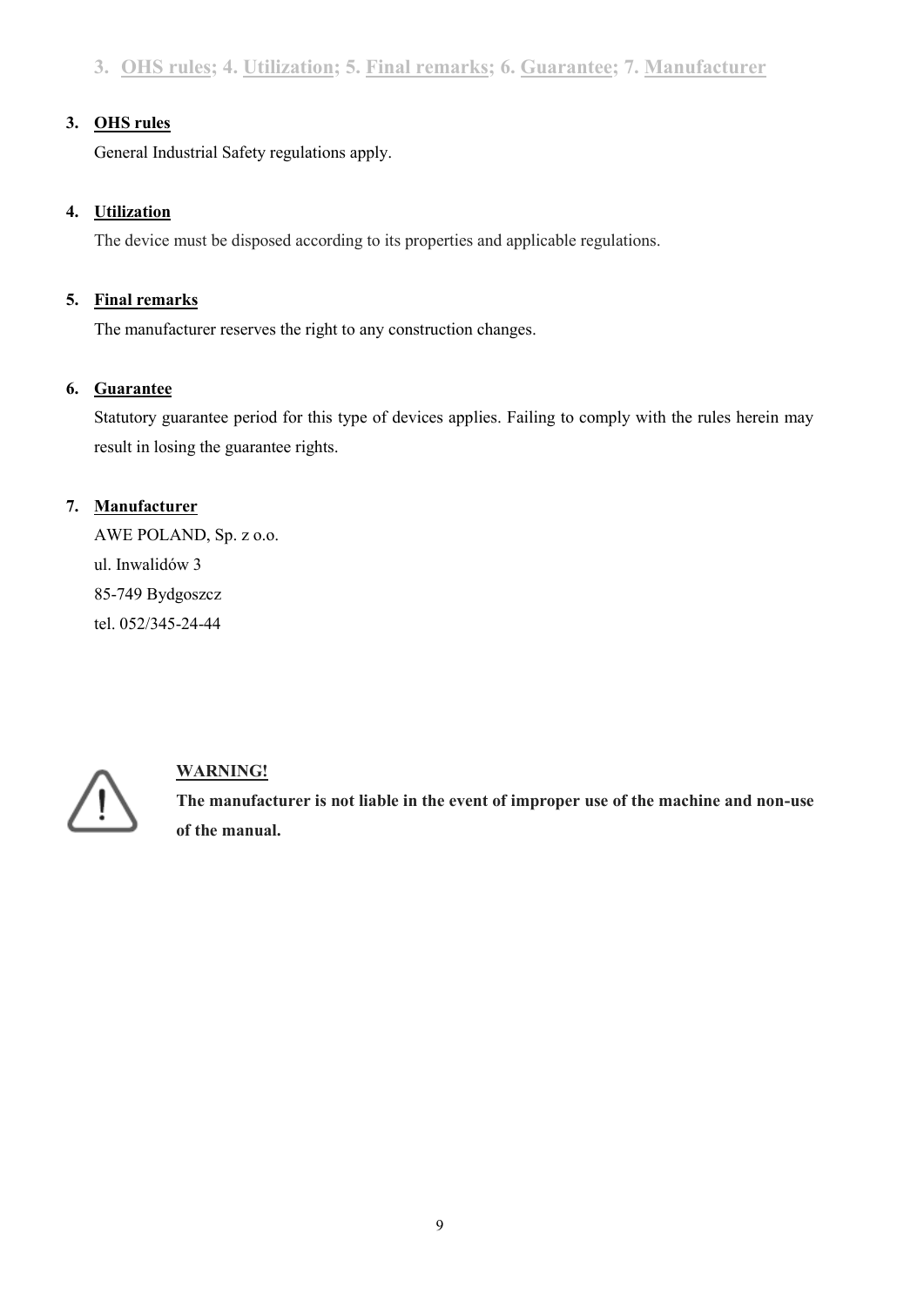#### *Appendix 1*

### **STAINLESS STEEL MAINTENANCE AND CLEANING**

#### **1. INTRODUCTION**

The products of our company are made of 304 grade stainless steel.

304 grade stainless steel is austenitic chrome-nickel low carbon steel. It is used in food and chemical industry equipment, etc. This steel is corrosion-resistant in the atmospheric environment, natural water, alkali solutions and some organic and inorganic acids.

Chemical composition of 304 grade stainless steel:

 $C < 0.03\%$  $C < 0.03\%$ ;  $Si < 1.0\%$  $Si < 1.0\%$ :  $Mn < 2.0\%$  $Mn < 2.0\%$ ;  $P < 0.045\%$  $P < 0.045\%$ ;  $S < 0.015\%$  $S < 0.015\%$ ;  $N < 0.011\%$  $N < 0.011\%$ ;  $Cr = 18.0\% - 20.0\%$  $Cr = 18.0\% - 20.0\%$ ; **[Ni](https://pl.wikipedia.org/wiki/Nikiel) = 10.0%-12.0%** 

### **2. PASSIVE LAYER**

In stainless steels, oxygen reacts with chrome atoms contained in steel. Chrome atoms and oxygen form a layer of chromium oxide which provides a natural protection against corrosion factors. The above phenomenon is called a surface passivation reaction, hence the resulting protective layer is referred to as a passive layer.

### **3. CORROSION**

Although, the passive layer is formed on stainless steel surfaces, **there are cases when it corrodes due to the following conditions:** 

- influence of hydrochloric acid and chlorine,
- no ongoing maintenance which leads to the formation of strong acid solutions on steel walls (water evaporates and an acid solution remains),
- an environment more aggressive than steel provided for it;
- contamination during installation and manufacture (lime, cement, foreign metallic inclusions as a result of using angle grinders nearby or unsuitable assembly tools),
- contact with normal carbon steel (scratching with black steel during transportation or storage),
- insufficient room ventilation or even their absence in aggressive environments (there must always be an air flow in ventilation ducts).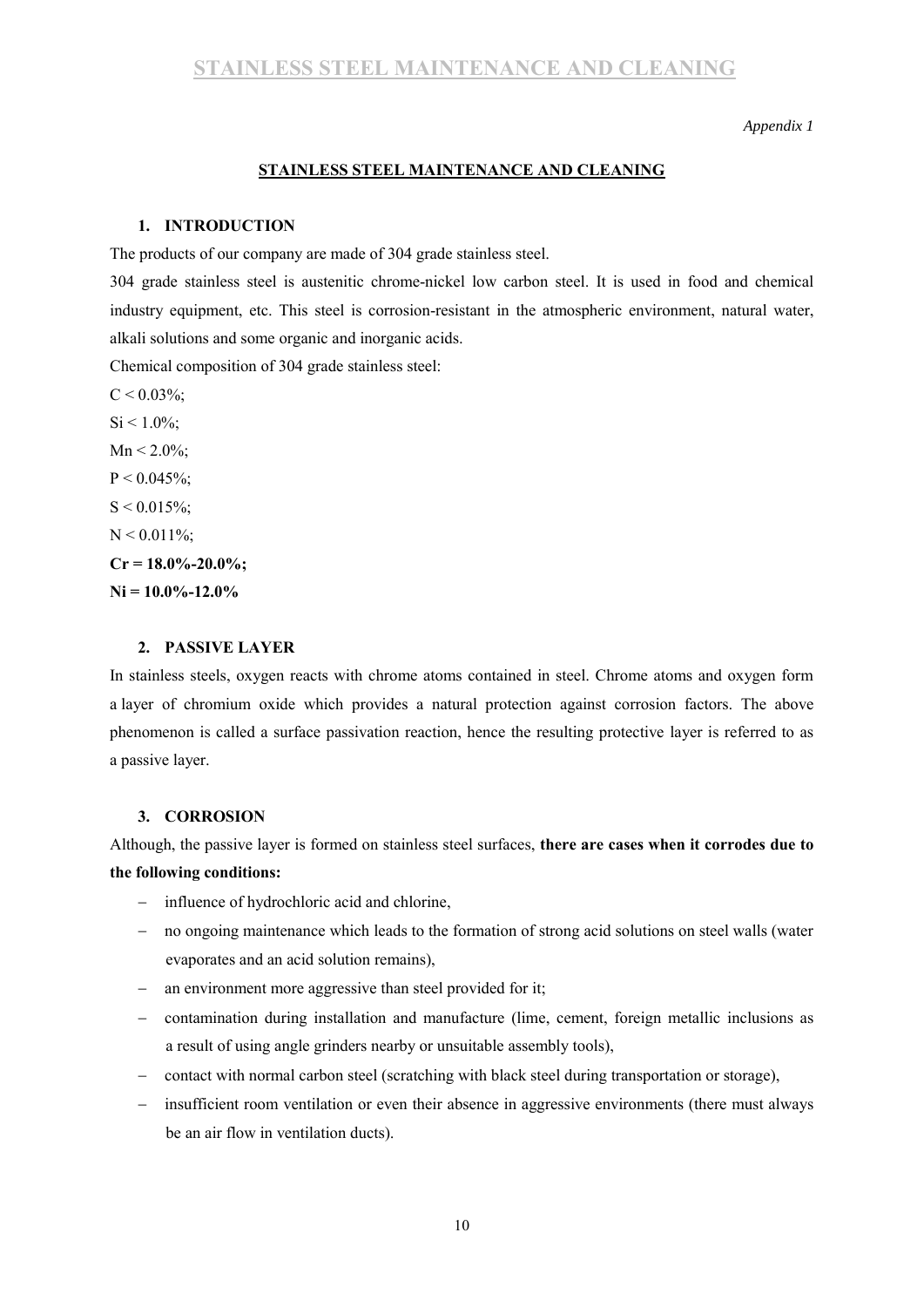# **STAINLESS STEEL MAINTENANCE AND CLEANING**

Symptoms of stainless steel corrosion are different. One can notice that corrosion appears usually on various types of internal (non-metallic inclusions, separations, deformations) and external (edges, scratches, dents, residues of scale, sediments, etc.) surfaces, while smooth and homogenous surfaces are much more resistant to corrosion. Therefore, it is necessary to ensure proper pickling and passivation of a surface.

The mechanism of destruction and the type of corrosion depend on a specific environment and steel affected by it. The following types of corrosion may occur depending on the environment and stainless steel:

- surface (uniform),
- pitting,
- intergranular,
- stress,
- $-$  crevice.

Pitting corrosion is the most frequently occurring corrosion caused by inappropriate stainless steel maintenance, more specifically due to the use of chlorinated cleaning agents.

Pitting corrosion is a form of a localised environmental attack leading to local losses (pits) in material. It is caused by the influence of galvanic cells formed between a passivated steel surface and clearly localised non-passivation areas laying on it. Oxygen or oxidising substances in a cathodic cell areas (passivated) are required for pitting corrosion to occur. If they are absent, cathodic areas polarize and the cell stops functioning.

Solutions which cause pitting corrosion of stainless steels most frequently are chlorine solutions. For this type of corrosion, condition of a steel surface is very important. The smoother and cleaner the surface, the smaller the intensity of the said corrosion.

A quality assessment of the effects of this type corrosion is difficult since damage can be very serious at a minor weight loss. It is assumed that an average number of pits per area unit and their greatest depth can serve as some indicators.

### **4. MAINTENANCE AND CLEANING**

When using stainless steel furniture and equipment, a layer of chromium oxide present on the steel surface must be taken care of. Compounds used in food industry which disturb the passive layer (chromium oxide) include compounds containing chlorides – salt, disinfectants and acids (water from sauerkraut, cucumbers, acid juices, vinegar, etc.). Water is the most effective neutraliser of chlorides and weak acids.

Of course, each material requires to be kept clean. Stainless steel is not an exception to this rule and each user must be aware that regular cleaning and maintenance of stainless products is required.

Cleaning should remove dirt and sediments, which left for too long on a stainless steel surface may initiate corrosion and tarnishing of the surface. In a highly contaminated or aggressive environment (seaside towns, rooms of increased humidity and temperature, rooms requiring frequent use of disinfectants, in particular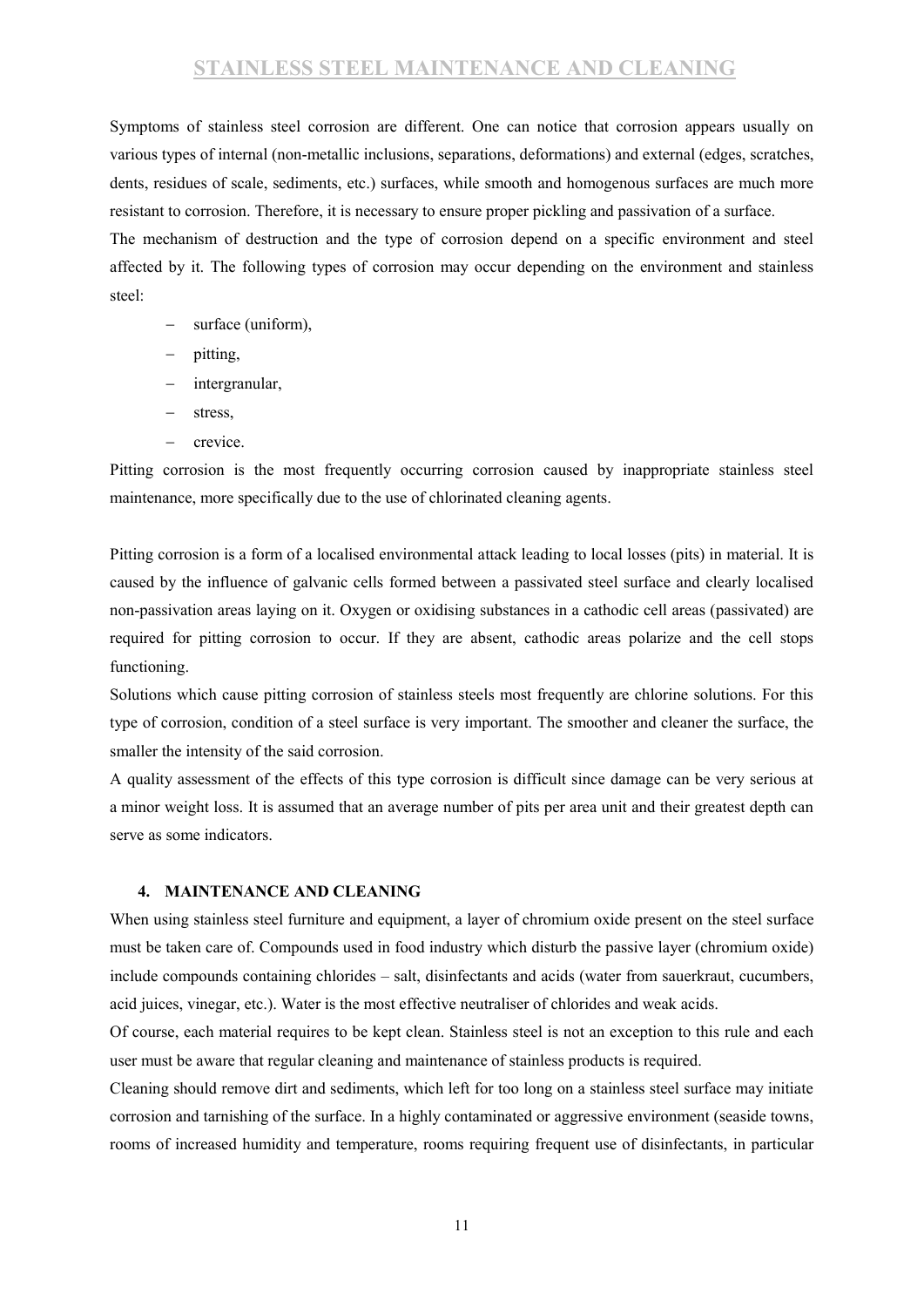containing chloride compounds), cleaning should be done more frequently. The frequency of cleaning should be empirically determined.

In order to prevent a surface of stainless steel equipment from being destroyed due to inappropriate maintenance, the following guidelines should be complied with:

- The following should not be used: agents containing chlorides and bleach or under no circumstances - silver cleaners.
- Steel wool, sand paper, rough cleaners, scouring, grinding and polishing powders, etc. shall not be used as they scratch the surface.
- Steel pads for scouring or wire brushes shall not be used they can leave sediments of carbon steel on the surface which will eventually lead to material rusting.
- First discolouration and dusts appearing during material use can be removed with a regular piece of cloth, chamois leather or a nylon sponge in case of higher contaminations.
- If iron particles generated during installation, etc. appear on stainless steel components, they should be immediately removed. Such particles corrode, thus they can break the passive layer protecting stainless steel, leading to corrosion as a result. Such sediments should be removed mechanically or with stainless steel cleaning agents.
- If there are pits on a component, they should be pickled with acid or removed mechanically.
- Local discolouration, grease marks if small, they can be removed with soap water.
- **Products for cleaning stainless steel and alcohol-based preparations can be used for cleaning – they do not pose a threat to the corrosion properties of stainless steel.**
- After cleaning, it is always recommended to polish the surface with a dry piece of cloth.

| <b>Contaminations</b>                              | <b>Cleaners</b>                                         |  |
|----------------------------------------------------|---------------------------------------------------------|--|
|                                                    | Water with soap and detergent                           |  |
| <b>Finger marks</b>                                | Glass cleaning agents without chlorides                 |  |
| Lime sediment                                      | Vinegar-water solution                                  |  |
|                                                    | Alcohol-based agents (only with methyl alcohol,         |  |
| Oils and greases                                   | isopropyl alcohol)                                      |  |
|                                                    | Solvents, e.g. acetone                                  |  |
| <b>Paints</b>                                      | Agents for removing paint coating, based on alkaline    |  |
|                                                    | compounds or solvents                                   |  |
| <b>Cement and mortar</b>                           | Solvent containing a small amount of phosphoric acid,   |  |
|                                                    | then water                                              |  |
| Iron particles – from tools and after contact with | At an early stage – mechanically                        |  |
| structural steel                                   | If pits appear $-$ with pickling and passivating pastes |  |

The table below presents the most frequent types of contaminations and methods of handling:

The frequency of cleaning components made of stainless steel is individual – it all depends on the degree of wear and contamination. It should be done in such intervals so as to reduce the risk of stainless steel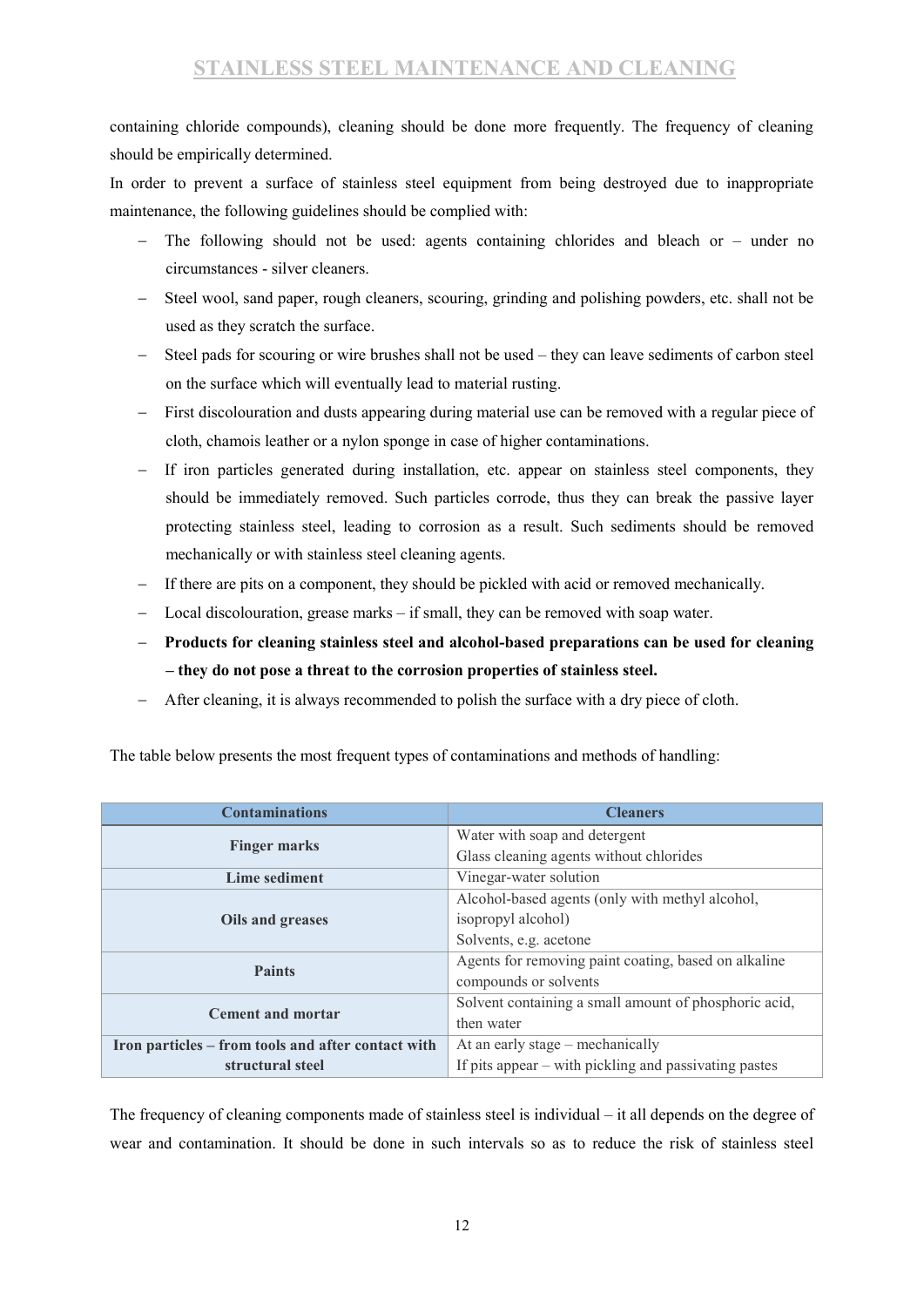component rusting. The frequency of cleaning of stainless steel devices is analogous to the frequency of cleaning household sinks, stainless steel.

### **5. OHS RULES**

Prior to proceeding with cleaning, it is absolutely required to read data sheets of products applied for cleaning and follow manufacturers' guidelines. It is necessary to use personal protective equipment, ensure adequate ventilation and pay attention to fire hazards.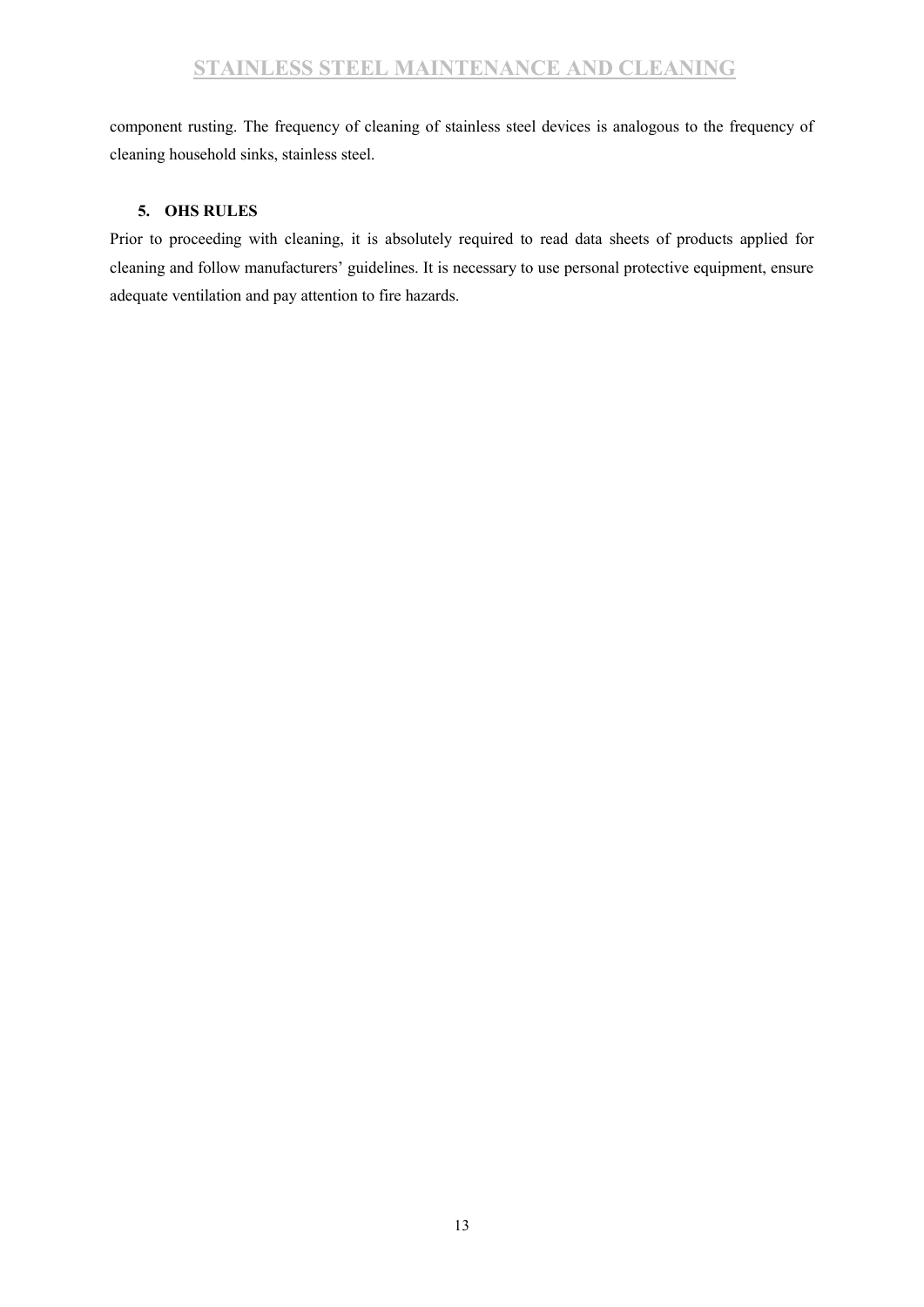### *Appendix 2*

# **ADJUSTABLE SINGLE INJECTOR INSTALLATION INSTRUCTION**



### **FIGURE 1.**

### **1. INSTALLATION**

The injector may be installed in any position in the water line with the arrow in the director of flow. Drop end of plastic tubing with strainer into fluid product container. Cut tubing to convenient length, and slip open end over injector fitting.

### **2. OPERATION**

# **Warning: Use care when handling hazardous chemicals. Note: The injector will not operate if the input water temperature exceeds 70 ° C.**

See Fig. 1 for location of water bypass screw and fine metering adjustment screw. Turn on water supply valve. The injector may draw momentarily as the system is filling but normally will stop as the system builds up to full pressure. To actuate injector, turn the bypass screw clockwise until product begins to be drawn from the container. After the fluid reaches the injector, the feed rate may be adjusted to the desired rate by turning the bypass screw. The maximum injection rates are shown in Table 2. For low injection rates, it is advisable to set the bypass screw for more injection than required; then turn the fine metering screw clockwise to reduce injection to the desired rate. Table 1 shows the operation range of the injector. If the injector will not draw with the bypass screw full in, then the water flow is below the range of the injector. If the injector draws with the screw full out but pressure lose is excessive, then flow is above the range of the injector.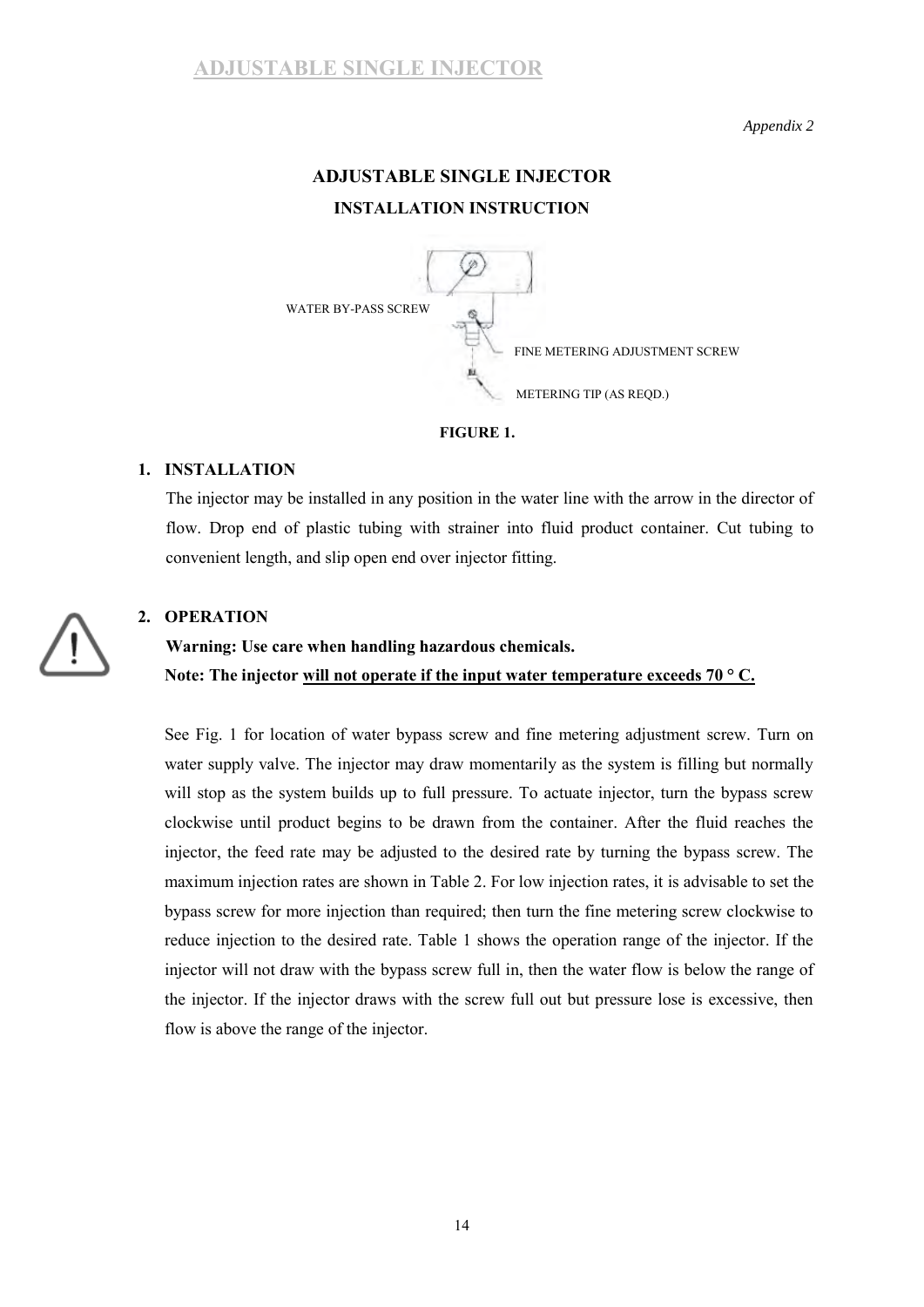# **ADJUSTABLE SINGLE INJECTOR**

| <b>Water Pressure</b><br>(bar) | <b>Operating Range</b><br>(Liter per Minute) |
|--------------------------------|----------------------------------------------|
| 0,7                            | $1,9-13,2$                                   |
| 1,4                            | $2,1 - 16,6$                                 |
| 2,8                            | $2,7 - 20,4$                                 |
| 4,1                            | $3,0 - 24,2$                                 |
| 6.9                            | $3,8 - 30,2$                                 |
| 13,8                           | $5,3 - 41,6$                                 |
| 27,6                           | $7,2 - 56,7$                                 |
| 34,5                           | $7,9-64,3$                                   |
| $*48,3$                        | $9,5 - 75,6$                                 |
| $*68,9$                        | $11,2 - 86,9$                                |
| $*103,4$                       | $13,2 - 105,8$                               |
| $*137,9$                       | $17,8 - 139,9$                               |
| $*206,8$                       | $18,9 - 170,1$                               |

#### **TABELE 1**

\*SPECIFY – S Stainless Steel Knob – Part No. 24-32S or Part No. 24-32ST (for tips) for pressure exceeding 48,3 bar.

### **TABELA 2**

|      | Fluid Viscosity (cps)   Maximum Injection (l/min.) |
|------|----------------------------------------------------|
|      | 0.5                                                |
|      | 0.25                                               |
| 200. | 0.12                                               |

### **3. SERVICING**



### **CAUTION: Turn off water supply before servicing.**

The check valve parts are in the metering knob and can be cleaned by removing the four screws. The knob may be rotated if it is more convenient to have the adjusting screw on another side of the injector. As with any injector, if spray jets become clogged or downstream restriction increases in any manner, the injector will stop drawing fluid. If it is inconvenient to remove the restriction immediately, the injector may be put back into operation by turning, the water bypass screw further clockwise; this adjusts the injector to the lower flow rate. The bypass screw should be reset once the restriction is removed.

# **CAUTION: When servicing, make sure that replacement parts have been installed according to drawing. Be certain to check valve parts are in place.**